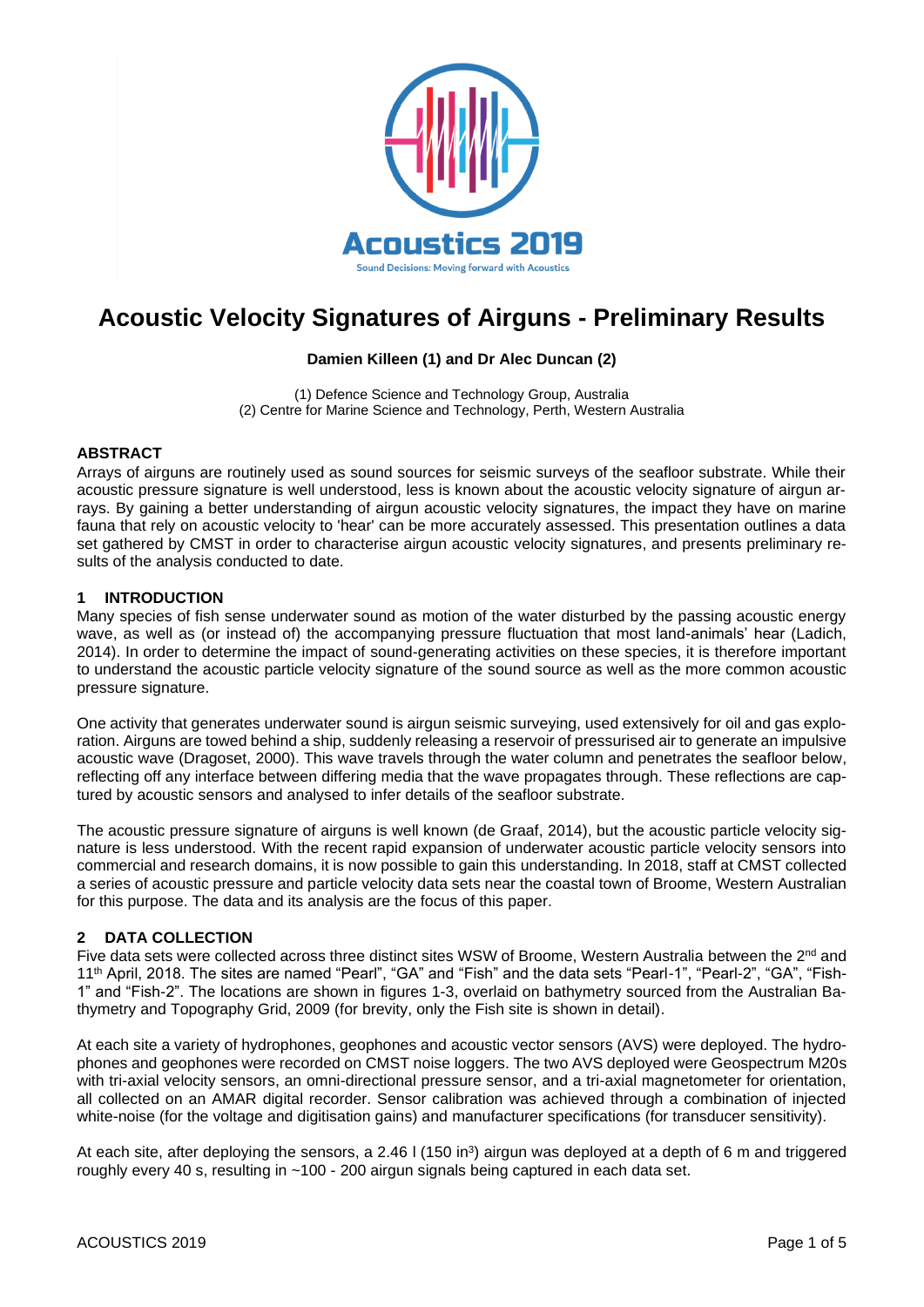



Figure 1: Geographic location of the data collection sites near Broome, Western Australia.



Figure 2: Bathymetry (in metres) surrounding the data collection sites "Pearl", "GA" and "Fish".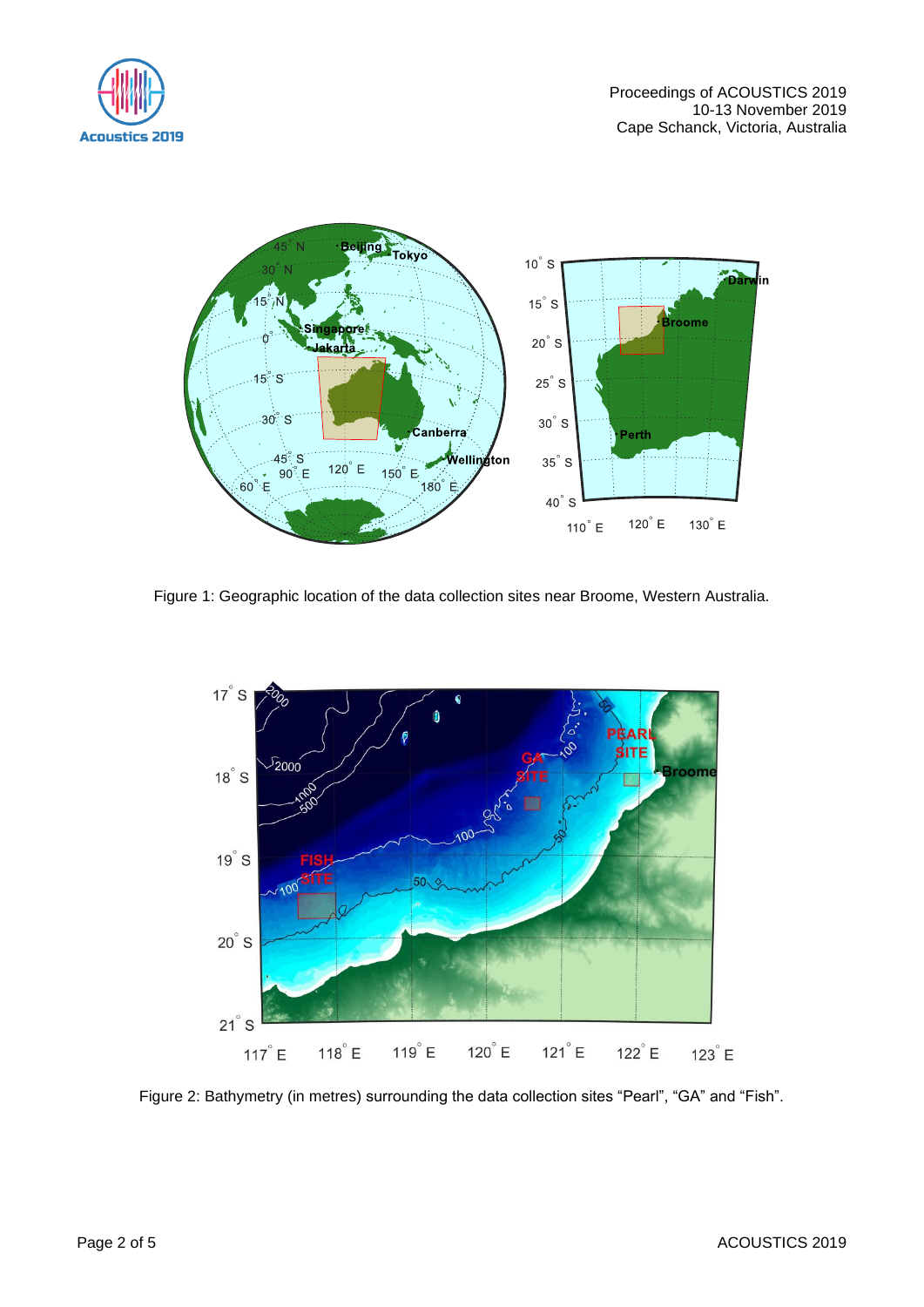



Figure 3: Bathymetry (in metres), sensor deployment and airgun shot locations for the Fish-1 (upper trace) and Fish-2 (lower trace) data sets

## **3 DATA ANALYSIS**

Unique patterns in the airgun trigger timing were used to roughly synchronise the airgun signal arrival at the disparate sensors, once propagation delays had been accounted for. Finer alignment of the signal arrival required manual adjustment, though this was not straightforward. At close ranges, alignment based on the first exceedance of a pressure threshold is a reasonable assumption, but can be complicated by strong headwaves (Choi, 2006) and saturated sensors. The multi-path arrival structure of consecutive airgun signals was found to provide a reliable means to fine-tune the alignment of the data to within several samples.

An example of the aligned data is shown in figure 4. Each received airgun signal is stacked in the vertical axis against the range at which it was produced, with ranges prior to the closest point of approach delineated as negative. Colour corresponds to instantaneous pressure, normalised so that each row has a maximum amplitude of unity. Time on the horizontal axis is relative to the through-water arrival time of each airgun shot at the sensor.

Structure evident prior to 0 s indicates the presence of headwaves. These occur when there is a layer beneath the seafloor that supports acoustic propagation faster than that in water. Sound enters this layer at the critical angle, overtakes the through-water wave, then exits the layer at the critical angle and reaches the sensor first. A simple geometric model of this phenomenon fitted to the data provides an inference of this significant structure below the seafloor.

The structure after 0 s is reverberation and multipath arrivals. Due to the shallow water and strong signals, the sound bounces off the sea surface and seafloor many times resulting in longer and longer propagation paths. Once more, fitting a simple geometric model of this scenario to the data reveals further detail of the environment such as airgun and water depth.

Further structure evident after the through-water arrival suggests the presence of slower moving waves. It is possible that Scholte waves (Dong, 2013), travelling along the seafloor boundary, are giving rise to this behavior.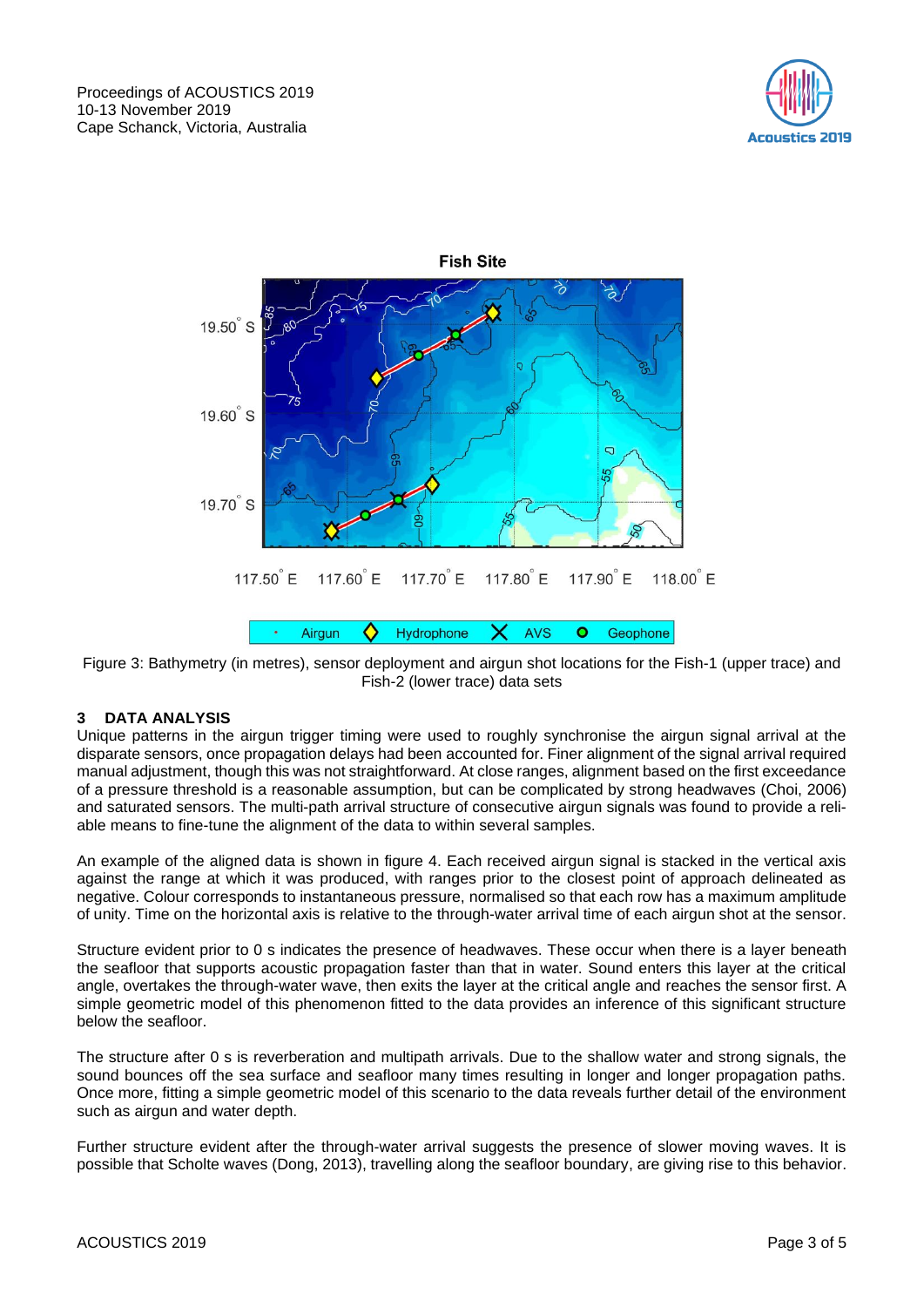



Figure 4: Example of a stacked normalised pressure time-series of airgun shots aligned by arrival time.

## **4 FURTHER WORK**

This paper presents a work in progress that will be updated with the most current findings presented during the conference. The collected particle velocity data are currently being analysed to produce measurements of the airgun acoustic velocity signature, and combined with pressure measurements to estimate intensity levels.

This work forms part of the primary author's PhD thesis aimed at improving airgun acoustic velocity signature models through this comparison with data measured at-sea. Geo-acoustic inversion techniques will need to be applied to estimate the acoustic environment's impact on these measurements in order to facilitate comparison with existing and new airgun acoustic velocity signature models.

## **5 SUMMARY**

A series of data sets has been collected for the purpose of measuring the acoustic velocity signature of a seismic airgun. The analysis to date shows that the trial has successfully gathered data suitable for this purpose, and is of sufficiently high quality to determine important geo-acoustic properties of the environment at the location. Work is ongoing to extract the airgun velocity signature from the data, which will be presented at the conference.

#### **ACKNOWLEDGEMENTS**

Many thanks go to Dr Rob McCauley who designed, executed and recorded the field trials to produce the data sets used in this paper. Further thanks goes to Dr Iain Parnum for his role in supporting the data collection.